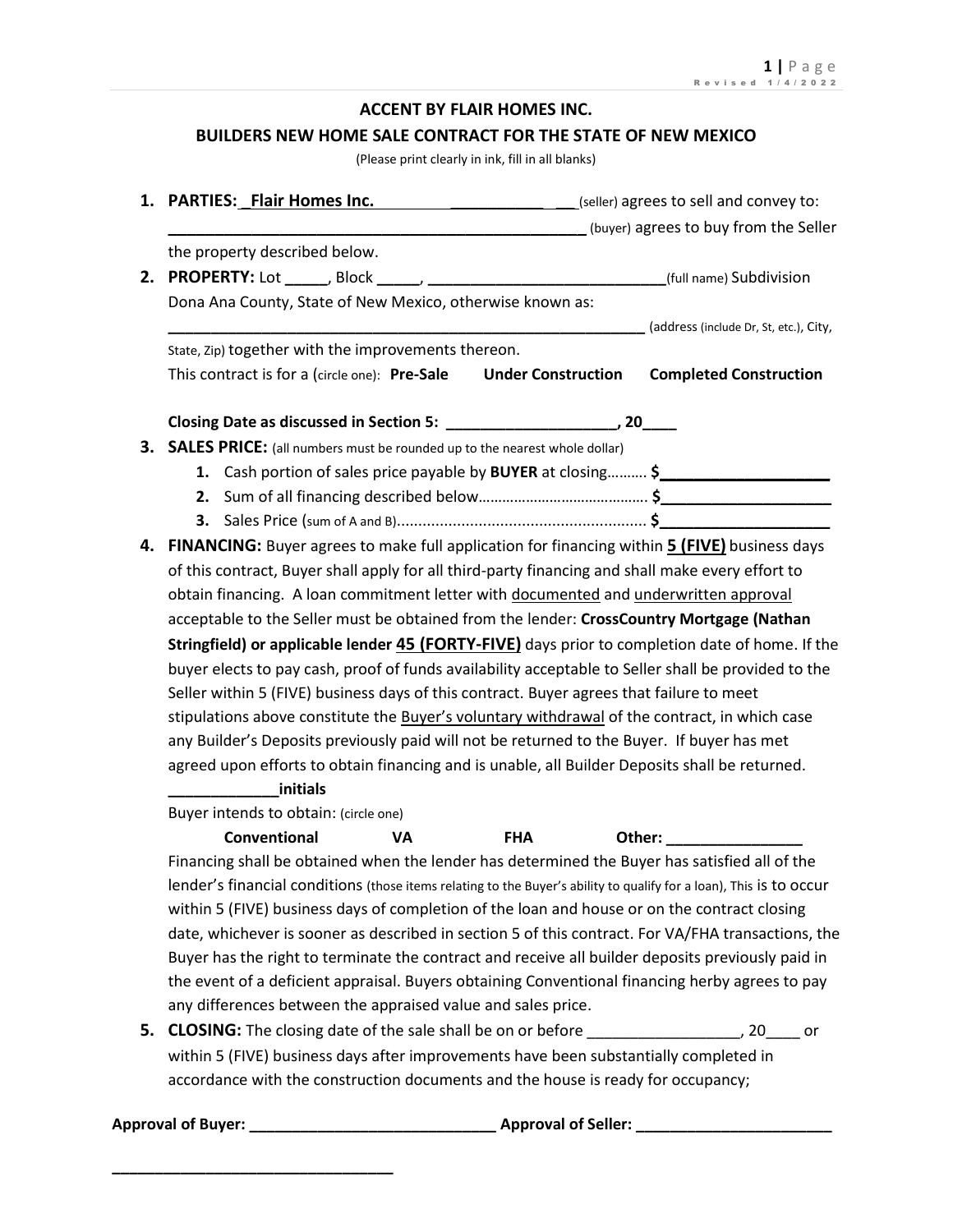OR within 5 (FIVE) business days after objections to the title have been cured, whichever date is sooner. If either party fails to close this sale by the Closing Date, the non-defaulting party shall be entitled to exercise the remedies available. At closing, Seller shall furnish tax statements showing no delinquent taxes and a Special Warranty deed conveying good and indefeasible title showing no additional exceptions other than those normally permitted. Seller's obligation to complete all improvements shall survive closing.

- **6. BUILDER DEPOSIT:** Buyer shall remit **\$\_\_\_\_\_\_\_\_\_\_** as builder's deposit with (seller): **Flair Homes Inc.** at 6300 Escondido Dr. El Paso, TX upon execution by both parties. Additional builder deposit of **\$\_\_\_\_\_\_\_\_\_** shall be remitted by the Buyer with the builder on or before **\_\_\_\_\_\_\_\_\_\_, 20\_\_\_**. NO BUILDER DEPOSIT IS REFUNDABLE UNLESS OTHERWISE STATED HEREIN. If the buyer fails to deposit the builder's deposit as required by this contract, the contract is void.
- **7. TITLE POLICY:** Seller shall furnish to Buyer an Owner's Policy of Title Insurance issued by **Great Western Abstract and Title Company** in the amount of the sales price to insure buyer against loss under the provisions of the title policy, subject to the promulgated exclusions and exceptions (including existing building and zoning ordinances). \*\***You are here advised that the title company is owned, in part, by Jack Winton and Herschel Stringfield of which the seller herein is a subsidiary. Such ownership interest will not affect your rights under any title insurance policy that will be issued to you by the title company.**
- **8. CONSTRUCTION DOCUMENTS:** For pre-sale and under construction homes, all improvements shall be completed with due diligence in accordance with plans and specifications, finish-out schedules or allowances approved by the parties and any other change orders hereafter agreed to by the parties in writing (all called construction documents). Buyer approval of the construction plan and "items and allowances" is required for new construction or incomplete construction. The buyer herby agrees that timely review and approval of construction documents, when applicable, is required to conform to the construction schedule (refer to section 11). In the event that approval of the plans is delayed to the extent that the construction schedule is affected, the start/completion dates shall be revised. Change orders that affect the completion date will require a contractual change to the completion and closing dates. **\_\_\_\_\_\_\_\_\_\_ initials**
- **9. COST ADJUSTMENTS: Increases in costs resulting from Change Orders or items selected by the buyer which exceed the allowances specified in the Construction Documents shall be paid by the buyer at the time of signing the Change Order(s) or purchase of additional items. All payments made towards change orders are non-refundable in the event this contract does not close, whether by default by buyer, or seller, or by mutual termination. Refer to the contract addendum for other requirements in processing Change Orders.**
- **10. HOMEOWNERS ASSOCIATION:** As a purchaser of property in the residential community in or where the property is located, you (circle one): **ARE, ARE NOT** be obligated to be a member of the property owner's association. Restrictive covenants governing the use and occupancy of the property and a dedicatory instrument governing the establishment, maintenance, and operation of this residential community have been or will be recorded in the Real Property Records of the

**Approval of Buyer: \_\_\_\_\_\_\_\_\_\_\_\_\_\_\_\_\_\_\_\_\_\_\_\_\_\_\_\_\_ Approval of Seller: \_\_\_\_\_\_\_\_\_\_\_\_\_\_\_\_\_\_\_\_\_\_\_**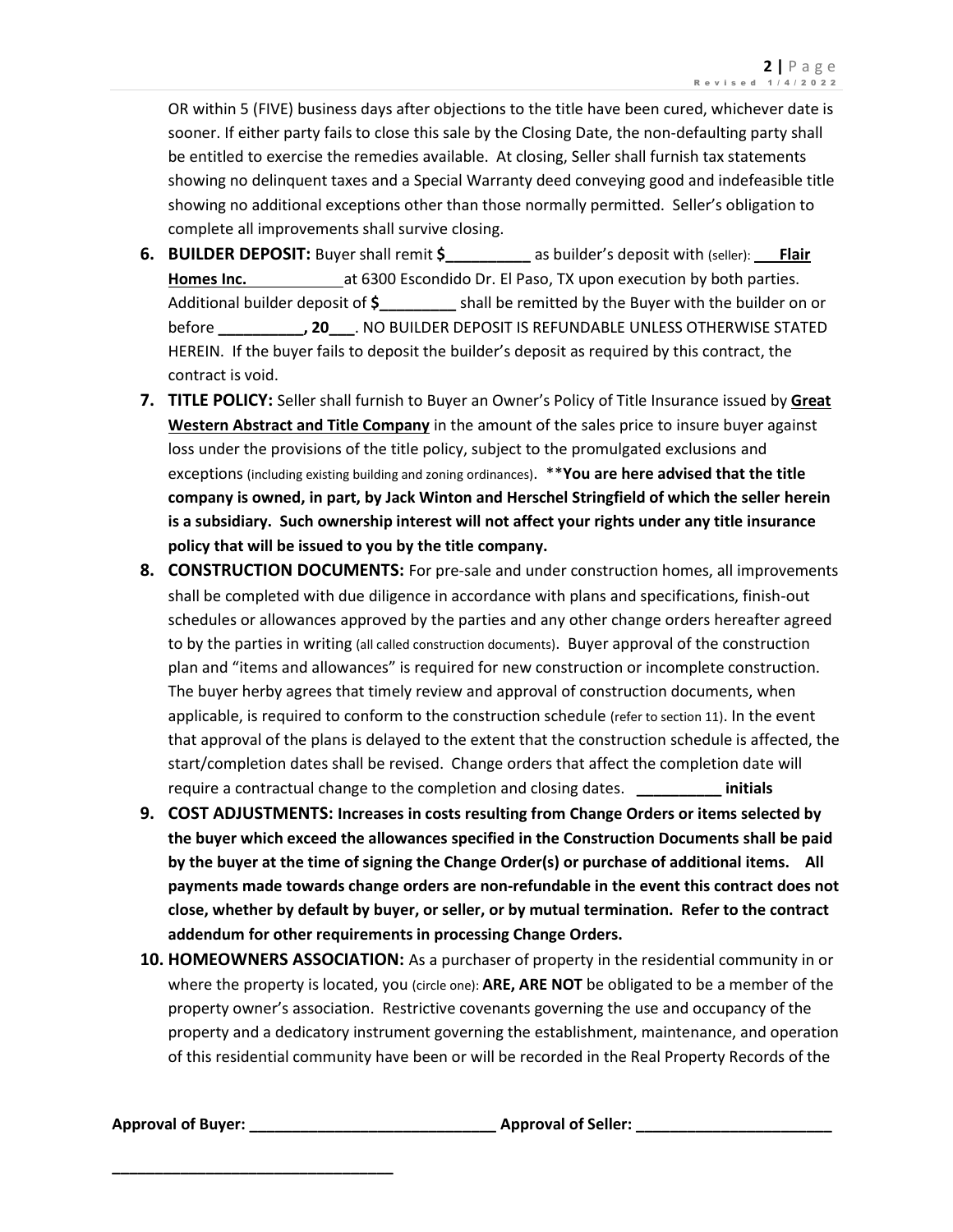county in which the community property is located. If required by the Association, you will be obligated to pay assessments to the property owner's association. The amounts of the assessments are subject to change. Your failure to pay the assessments could result in a lien on the property and foreclosure. Copies of the dedicatory instrument may be obtained from the county clerk. Buyer has received the restrictive covenants: **\_\_\_\_\_\_\_\_\_\_initials**

- **11. BUYER'S SELECTIONS:** Buyer's selections, if applicable, will conform to the Seller's Normal standards and will not, in the Seller's judgment, adversely affect the marketability of the property. Buyer will make required selections within 5 (FIVE) business days after receipt of notice from the Seller. Refer to "Items and Allowances" for Buyer selections (if applicable). **For pre-sale homes, buyer agrees that all selections of materials and processes will be complete no less than 10 (TEN) days after signing the contract. \_\_\_\_\_\_\_\_\_\_initials**
- **12. COMPLETION:** Construction shall commence no later than **\_\_\_\_\_\_\_\_\_\_\_, 20\_\_\_\_**, or within 10 (TEN) business days after approval of the construction plan, construction loan, and obtaining the building permit, whichever is later. Subject to the start date for construction, the improvements shall be completed in accordance with the Construction Documents and be ready for occupancy no later than **\_\_\_\_\_\_\_\_, 20\_\_\_\_** or delayed in accordance with the number of days that the Start date is delayed. The improvements shall be deemed to be substantially completed upon the earliest of either the issuance of a certificate of occupancy by a governmental entity or the date of the occupancy by the buyer. If a delay in construction is caused by reason of the Buyer's acts or omissions, Buyer agrees to pay Seller for the carrying costs of the construction loan. Provided the seller has exercised reasonable and continued diligence, construction delays caused by acts of God, fire, other casualty loss, governmental delays, strike, boycotts, or materials availability, shall automatically extend the completion date for such delays.
- **13. WARRANTIES:** In addition to the warranties provided by the manufacturers of the various components and equipment included with the home, the seller provides a two-year warranty for defects in materials and workmanship for all items related to the home, excluding landscaping. In addition to the two-year warranty, the seller also provides additional warranties as described in the Bonded Builders Home Warranty, BB-W602. BB-W602 including the following coverage:
	- **1. Two years for defects in electrical, plumbing, and mechanical systems**
	- **2.** Ten years for major structural defects

Buyer acknowledges, understands, and agrees:

- **1.** By signing this contract, buyer is waiving any claim under the theory of implied warranty of good and workmanlike construction and that such implied warranty to the extent it exists in New Mexico, is expressly replaced by the terms of the limited warranty provide under this contract
- **2.** The limited warranty specified in BB-W602 and the Two Year Seller Warranty is the only warranty.
- **3.** Maintenance is required by the homeowner to ensure proper performances of improvements for the limited warranty to remain in effect. **\_\_\_\_\_\_\_\_\_\_initials**

**Approval of Buyer: \_\_\_\_\_\_\_\_\_\_\_\_\_\_\_\_\_\_\_\_\_\_\_\_\_\_\_\_\_ Approval of Seller: \_\_\_\_\_\_\_\_\_\_\_\_\_\_\_\_\_\_\_\_\_\_\_**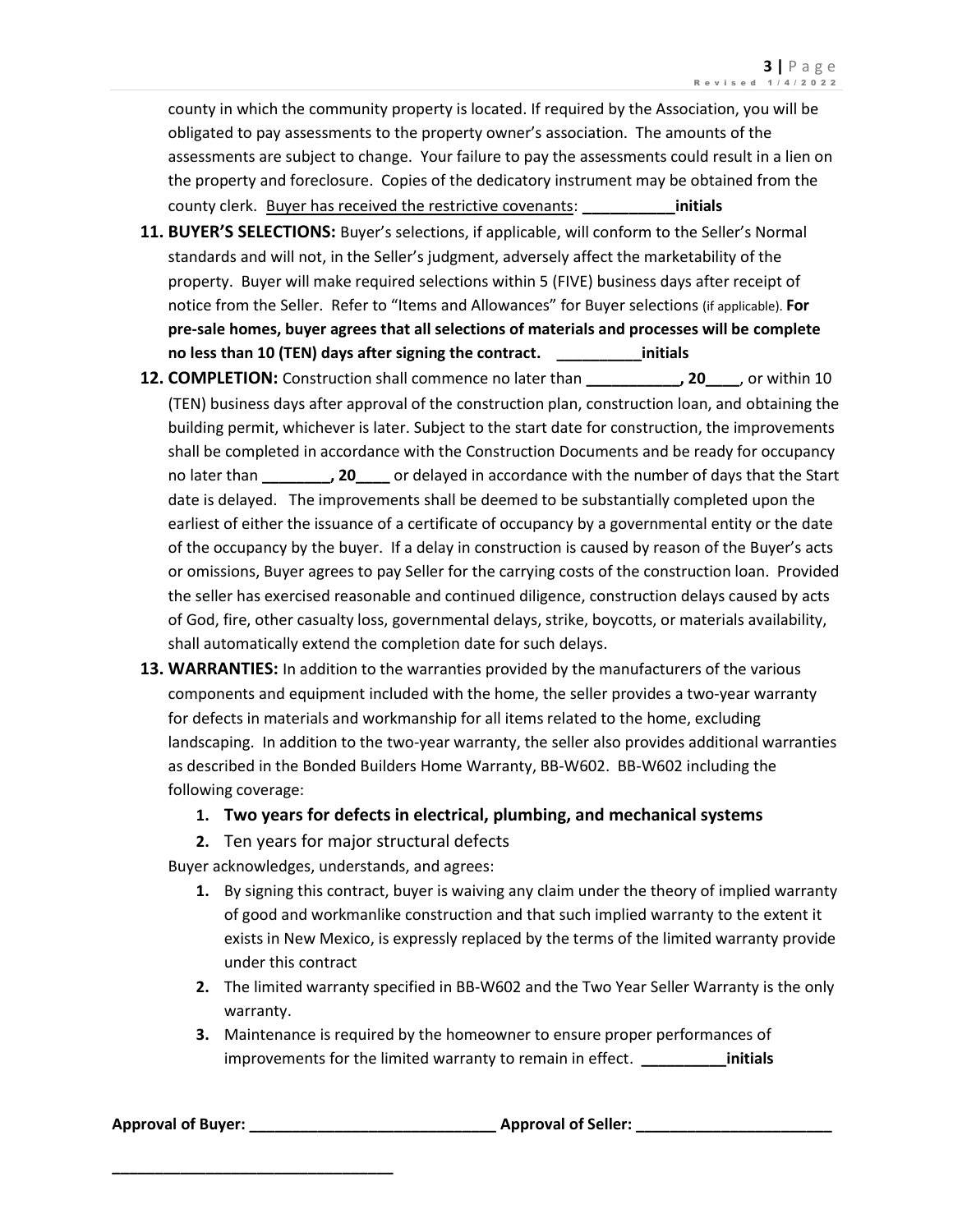- **14. INSULATION:** As required by the Federal Trade Commission regulations, the information relating to the insulation installed or to be installed in the home being purchased under the contract is as follows:
	- **1.** Exterior walls for living areas insulated with blown in blanket system (BIBS) to a thickness of 3.5 inches, which yields an R-Value of 15.
	- **2.** Ceilings in the living are: insulated with blown fiberglass to a thickness of 13.8 inches, which yields an R-Value of 38.
	- **3.** Floors in living areas over unconditioned space (other than slab): insulated with blown fiberglass to a thickness of 8 inches for an R-Value of 30.
	- **4.** All R-Values are based on information provided by the manufacturer of the insulation.
- **15. CONSTRUCTION MATERIALS/SUBCONTRACTORS:** The buyer agrees that the selection of materials/products and subcontractors shall be the responsibility of the seller. **\_\_\_\_\_\_\_\_\_initials**
- **16. POSSESSION:** Seller shall deliver possession to the buyer after **Closing and Funding 17. SALES EXPENSES:** To be paid at closing if using preferred lender listed in Section 4
	- **1.** Seller shall pay all related expenses associated with buyer's closing costs, prepaid items and other loan and closing fees associated with the buyer's financing described below. In the event that the buyer elects to use alternate financing, the seller will pay up to 1% of the lesser of the original sales price or base loan amount towards closing costs. Any alternate financing must be agreed upon in writing by both parties. Given financing is obtained with the agreed upon preferred lender, **CrossCountry Mortgage (Nathan Stringfield).**
	- **2.** It is understood and agreed upon that the buyer is NOT required to use Preferred Lender for financing as a condition for purchase. Buyer may obtain financing from any qualified lending institution. Broker and/or real estate agent along with the buyer are aware and acknowledge the provision above. Seller's expense: Lender completion requirements, releases of existing loan(s) including prepayment penalties and recording fees; tax statements; preparation of deed; one-half escrow fee; other expenses stipulated to be paid by seller when specified in this contract
	- **3.** Buyer's expenses paid for by seller shall include: Expenses incident to the loan(s) obtained by buyer, i.e., application, appraisal, commitment fee, survey costs, recording fees, endorsements required by lender, mortgagee title policy, loan-related inspection fees, credit reports, tax deletion, EPA endorsements, final compliance inspection, loan related expenses, (appraisals, one-half of escrow fee, preparation of loan documents, courier fee, repair inspections, underwriting fee, wire transfer fee, delivery fee, tax service and research fee), any legal fees associated with the closing which are normally paid by the buyer, pre-paid items (premiums for flood and hazard insurance, reserves deposited for insurance, ad valorem taxes and special governmental assessments) not to exceed 4 months' worth of expenses (taxes or insurance) for escrow, no discount or loan buy down fees will be considered as part of the seller paid costs; also including any other expenses stipulated to be paid by Buyer when specified in this contract.

**Approval of Buyer: \_\_\_\_\_\_\_\_\_\_\_\_\_\_\_\_\_\_\_\_\_\_\_\_\_\_\_\_\_ Approval of Seller: \_\_\_\_\_\_\_\_\_\_\_\_\_\_\_\_\_\_\_\_\_\_\_**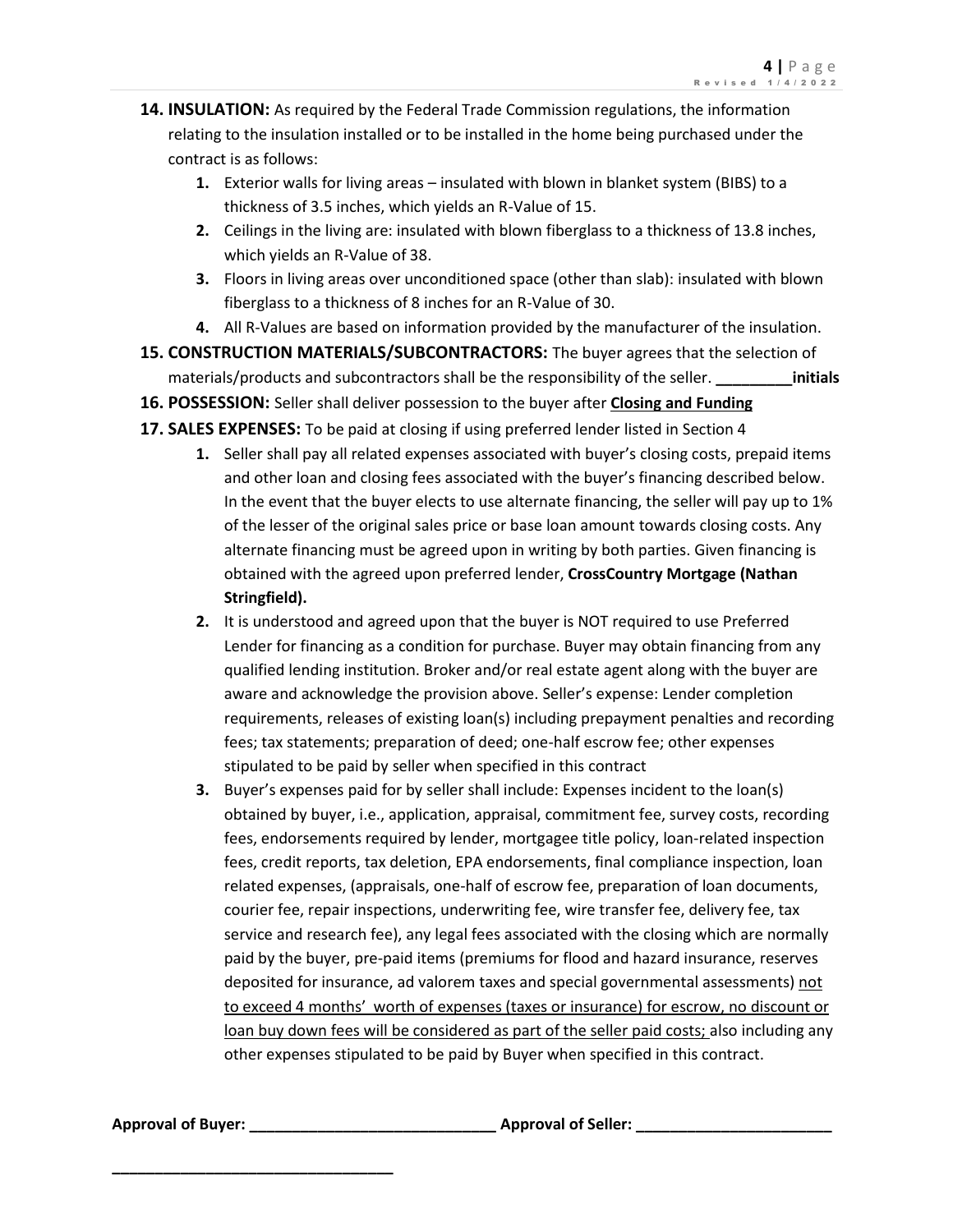- **4.** Seller agrees that the closing costs constituted in this section are for normal and customary expenses only. The rate must be "Par" or no cost added. Any rate buy downs or additional fees not covered above must be selected and paid for by the buyer regardless of closing cost contributions.
- **18. PRORATIONS AND TAXES:** Current taxes, any rents and property owner association dues, maintenance fees and assessment shall be prorated through the Closing Date.
- **19. REBATES AND TAX CREDITS:** Buyer acknowledges the property was constructed to meet Build Green New Mexico standards, thereby qualifying the home for State of New Mexico income tax credits. Seller shall retain all tax credits to offset the additional costs incurred in constructing this green certified home.
- **20. CASUALTY LOSS:** If any part of the property is damaged or destroyed by fire or other casualty loss, Seller shall restore the property to its previous condition as soon as reasonably possible. In any event, by the Closing Date, if the Seller is unable to do so without fault, Buyer may either (a) terminate this contract, receiving the Builder Deposit, or (b) extend the time for performance as needed and the Closing Date will be extended accordingly.
- **21. DEFAULT:** If Buyer fails to comply with this contract, Buyer shall be in default. Seller may either enforce specific performance; seek such other relief as may be provided by law, or both. Seller may instead terminate this contract and receive the Builder Deposit as liquidated damages thereby releasing both parties from this contract. If Seller is unable, without fault, to make any non-casualty repairs or deliver the property as agreed, Buyer and Seller may either extend the time for performance up to 30 (THIRTY) days along with the Closing Date, or terminate this contract as the sole remedy and receive the Builder Deposit thereby releasing both parties from this contract.
- **22. REPRESENTATIONS:** Seller represents that as of the Closing Date there will be no liens, assessments, or other security interests against any of the property, which will not be satisfied out of the sales price unless securing payment of any loans being assumed by the Buyer. If any representation in this contract is untrue on the Closing date, the Buyer may terminate this contract and receive the Builder Deposit. All representations contained in this contract and an agreement for mediation shall survive closing.

### **23. DISPUTE RESOLUTION:**

**\_\_\_\_\_\_\_\_\_\_\_\_\_\_\_\_\_\_\_\_\_\_\_\_\_\_\_\_\_\_\_\_\_**

- **1.** Mediation: It is agreed and understood that should any dispute arise between the parties relating to this transaction, the parties will attempt in good faith to resolve it by mediation in accordance with the rules of a New Mexico Arbitration Mediation Service, or in the event the parties agree, some other profession mediation service. Each party agrees to pay their own attorney's fees and expenses of the mediation
- **2.** Arbitration: Any and all disputes arising out of this contract which are not resolved by mediation shall be submitted to arbitration under the Federal Arbitration Act. The arbitration shall take place in Dona Ana County, New Mexico with an arbitrator who is agreed upon by both parties. A judgment upon the award rendered by the arbitrator may be entered by any court having proper jurisdiction. The prevailing party is entitled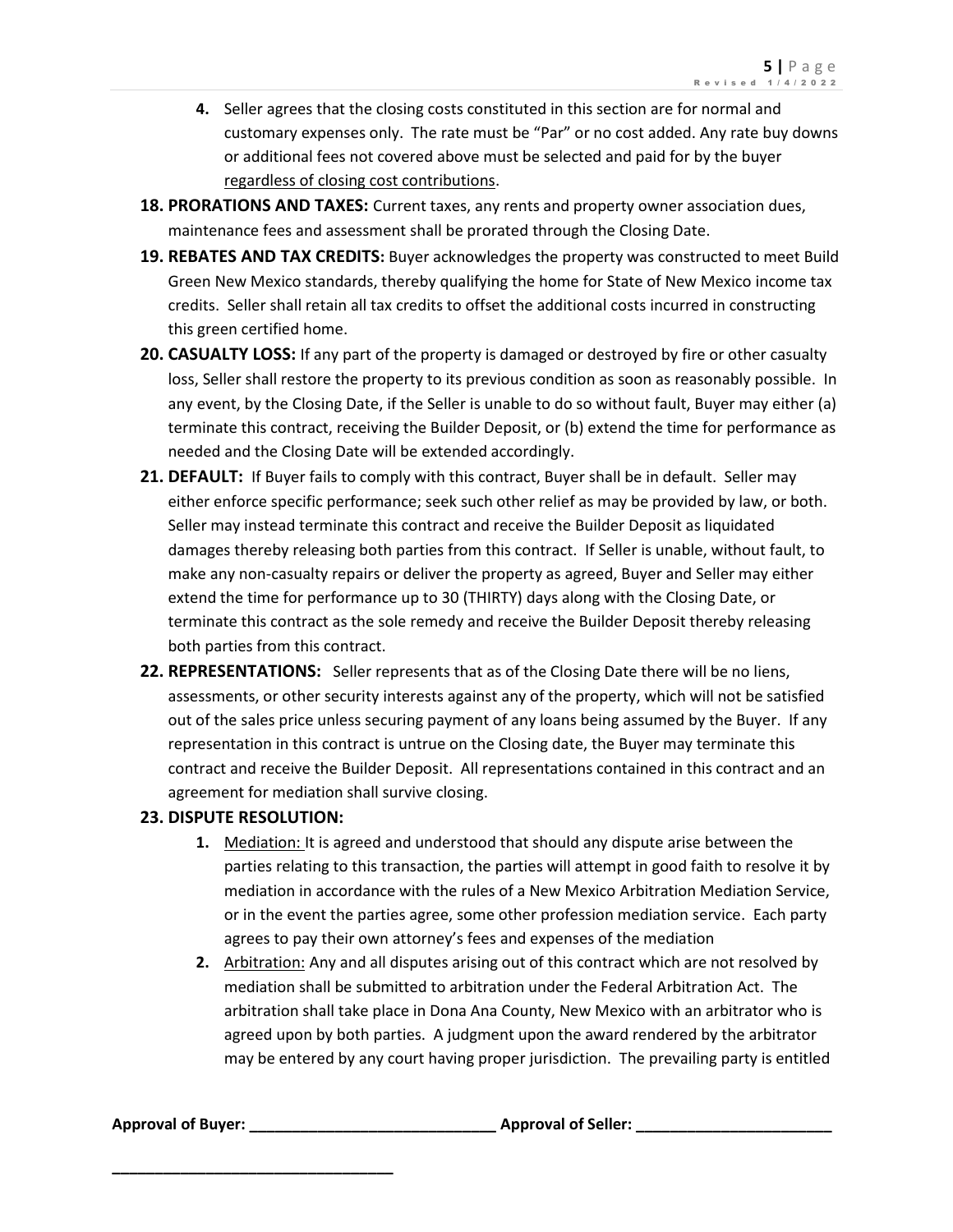to recover its attorney fees and expenses for the arbitration proceeding or as awarded by the arbitrator.

**24. SELLER'S RIGHT OF TERMINATION:** Seller reserves the right to unilaterally terminate this agreement at any time, with or without cause. In the event Seller exercises this right, all items paid by the Buyer except for upgrade charges and change orders, shall be reimbursed to the Buyer. **\_\_\_\_\_\_\_\_\_\_\_\_initials**

# **25. STATUTORY DISCLOSURES:**

- **1.** STATUTORY TAX DISTRICTS: This property **is not** situated in a utility or other statutory tax district. If the property is located in a statutory tax district, a disclosure notice will be attached.
- **2.** PROPERTY **IS** LOCATED IN A CERTIFICATED SERVICE AREA OF A UTILITY SERVICE PROVIDER: Notice required by 13.257, water code: the real property, described in Section 2, that you are about to purchase may be located in a certificated water or sewer service area which is authorized by law to provide water or sewer service to the properties in the certificated area. If your property is located in a certificated area there may be special costs or charges that you will be required to pay before you can receive water or sewer service. There may be a period required to construct lines or other facilities necessary to provide water or sewer service to your property. You are advised to determine if the property is in a certificated area and contact the utility service provider to determine the cost that you will be required to pay and the period, if any, that is required to provide water or sewer service to your property. The undersigned Buyer herby acknowledges receipt of the foregoing notice at or before the execution of a binding contract of purchase of the real property.
- **3.** PUBLIC IMPROVEMENT DISTRICTS: The property **is not** in a public improvement district.
- **26. AGREEMENT OF PARTIES:** This contract contains the entire agreement of the parties; the parties (buyer and seller) are not bound by any oral expression or representation of any agent of either party. All agreements are documented in this contract, and can only be changed by written agreement.
- **27. CONSULT YOUR ATTORNEY:** This is intended to be a legally binding contract. READ IT CAREFULLY. If you do not understand the effect of the contract, consult your attorney BEFORE signing.
	- **1. Buyer's Attorney: \_\_\_\_\_\_\_\_\_\_\_\_\_\_\_\_\_\_\_\_\_\_\_\_\_\_\_\_\_\_\_\_\_\_ OR,**
	- **2.** I am understanding of the terms of this contract and have chosen not to consult an attorney. **\_\_\_\_\_\_\_\_\_\_\_\_ initials**

# **28. BROKER/REAL ESTATE AGENT REPRESENTATION:**

- **1.** Customer certifies that there is is not (circle one) an agreement for representation from a Real Estate Broker or Agent.
- **2.** \_\_\_\_\_\_\_\_\_\_\_\_\_\_\_\_\_\_\_\_\_\_\_, a licensed real estate agent affiliated with a licensed broker of the state of New Mexico, has represented the buyer in this transaction and was the procuring cause of this transaction. Seller agrees to pay the buyer's agent commission as agreed and entered into this contract only.

**\_\_\_\_\_\_\_\_\_\_\_\_\_\_\_\_\_\_\_\_\_\_\_\_\_\_\_\_\_\_\_\_\_**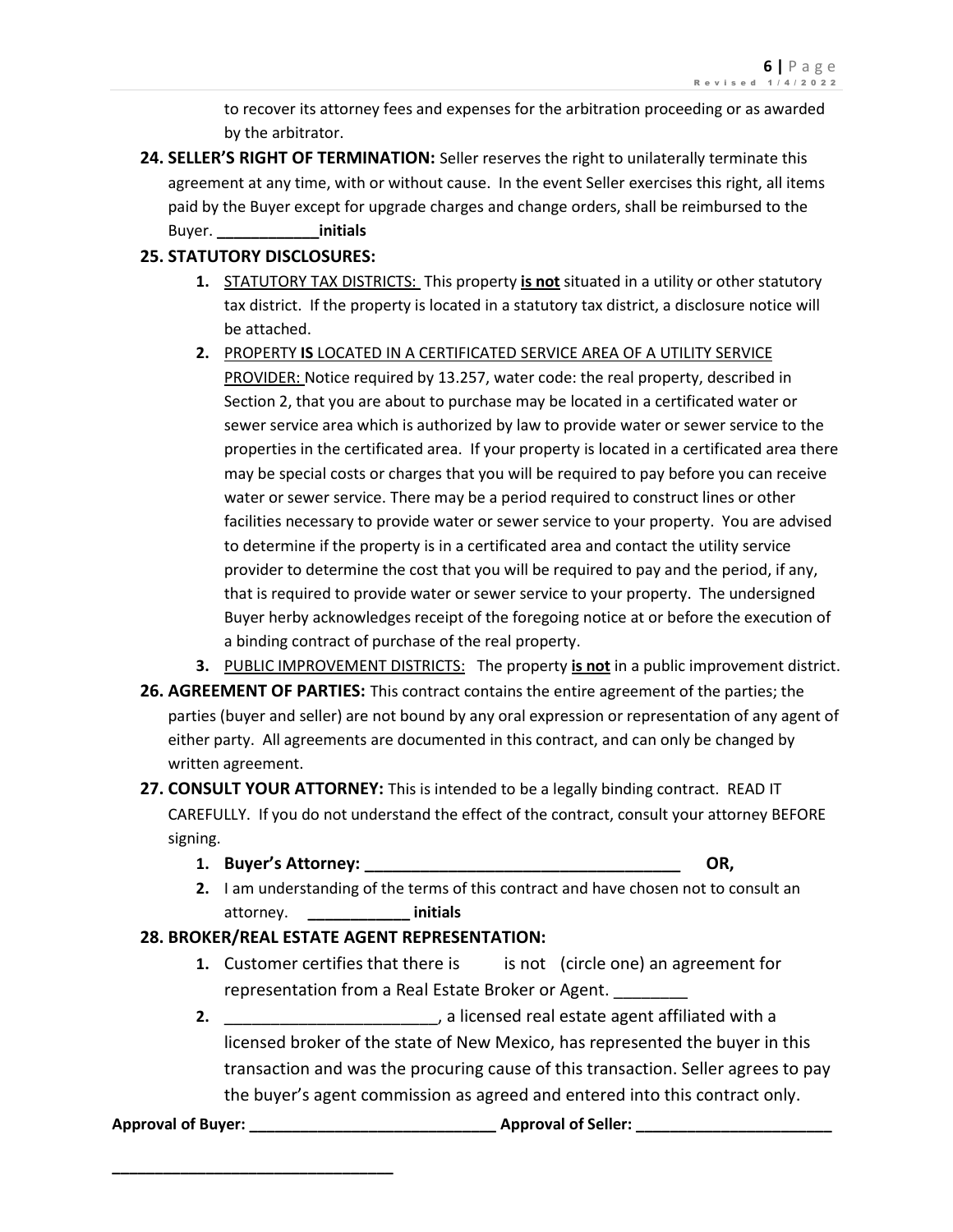- **3.** Buyer represents that the buyer has not dealt with any other Agents, Brokers, or salesperson other than disclosed here in writing. Buyer agrees to indemnify and hold the seller harmless from and against any and all liabilities, expenses, or attorney's fees sustained or incurred by the seller from any actions by the buyer. The provisions here shall survive closing.
- **4.** Broker and/or real estate agent acknowledges that there shall not be any payment, rebate, or otherwise transfer of any commissions or referral fees to the buyer, relative of the buyer, or any member of the buyer's household.
- **5.** No commission shall be earned, due or payable if closing and funding do not occur for any reason.

| REALTOR:                                      | LICENSE #: |
|-----------------------------------------------|------------|
| PHONE:                                        | EMAIL:     |
| <b>REALTY COMPANY:</b>                        |            |
| <b>COMMISSION OR REFERRAL</b><br>(Circle one) | ℅          |

# **29. EXISTING HOME ACKNOWLEDGEMENT (must initial one)**

Buyer represents to Seller that Buyer does not currently own other real estate

Or

Buyer represent to Seller that Buyer does currently own other real estate. Buyer intends to (circle one) sell rent other real estate currently owned.

#### **Addenda that are part of this contract:**

- \_\_\_\_Items and Allowance
- \_\_\_\_Construction Plans
- \_\_\_\_Contingency Sale Agreement
- \_\_\_\_Subdivision Specific Disclosures
- \_\_\_\_Landscaping Addendum

\_\_\_\_\_\_Other: \_\_\_\_\_\_\_\_\_\_

**Approval of Buyer: \_\_\_\_\_\_\_\_\_\_\_\_\_\_\_\_\_\_\_\_\_\_\_\_\_\_\_\_\_ Approval of Seller: \_\_\_\_\_\_\_\_\_\_\_\_\_\_\_\_\_\_\_\_\_\_\_**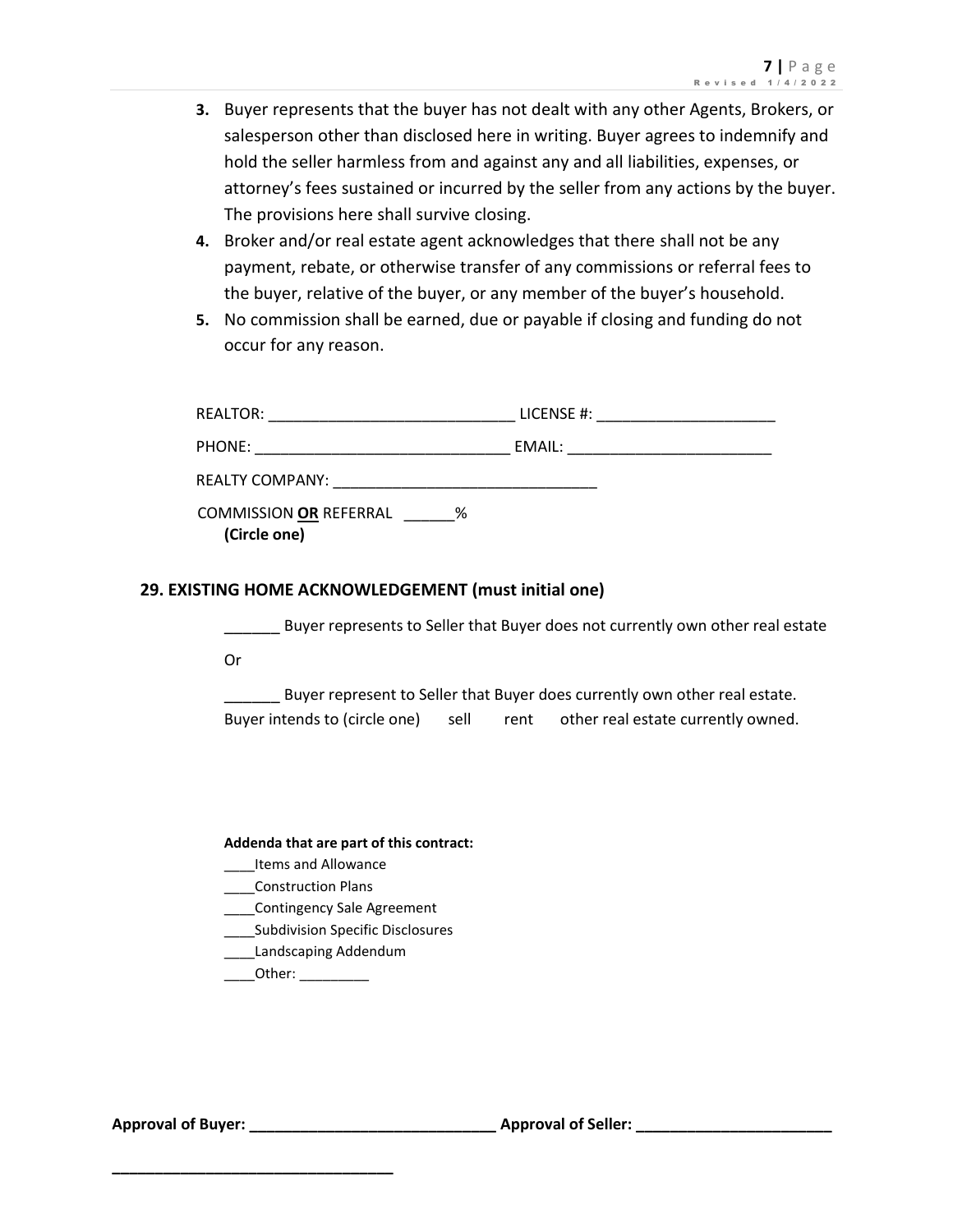| SELLER: FLAIR HOMES INC<br>SELLER'S ADDRESS: 6300 ESCONDIDO DR. EL PASO TX 79912<br>SELLER'S PHONE: (0): 915-584-8629 (F): 915-225-0087 |  |
|-----------------------------------------------------------------------------------------------------------------------------------------|--|
| EXECUTED (EFFECTIVE DATE): The ___________ Day of _____________________, 20_______                                                      |  |
| Buyer and Seller herby understand and agree to this contract and terms as stated.                                                       |  |
|                                                                                                                                         |  |
|                                                                                                                                         |  |
|                                                                                                                                         |  |
| Builder Deposit: \$ _______ has been received. Must be either a Personal Check or Cashier's Check                                       |  |